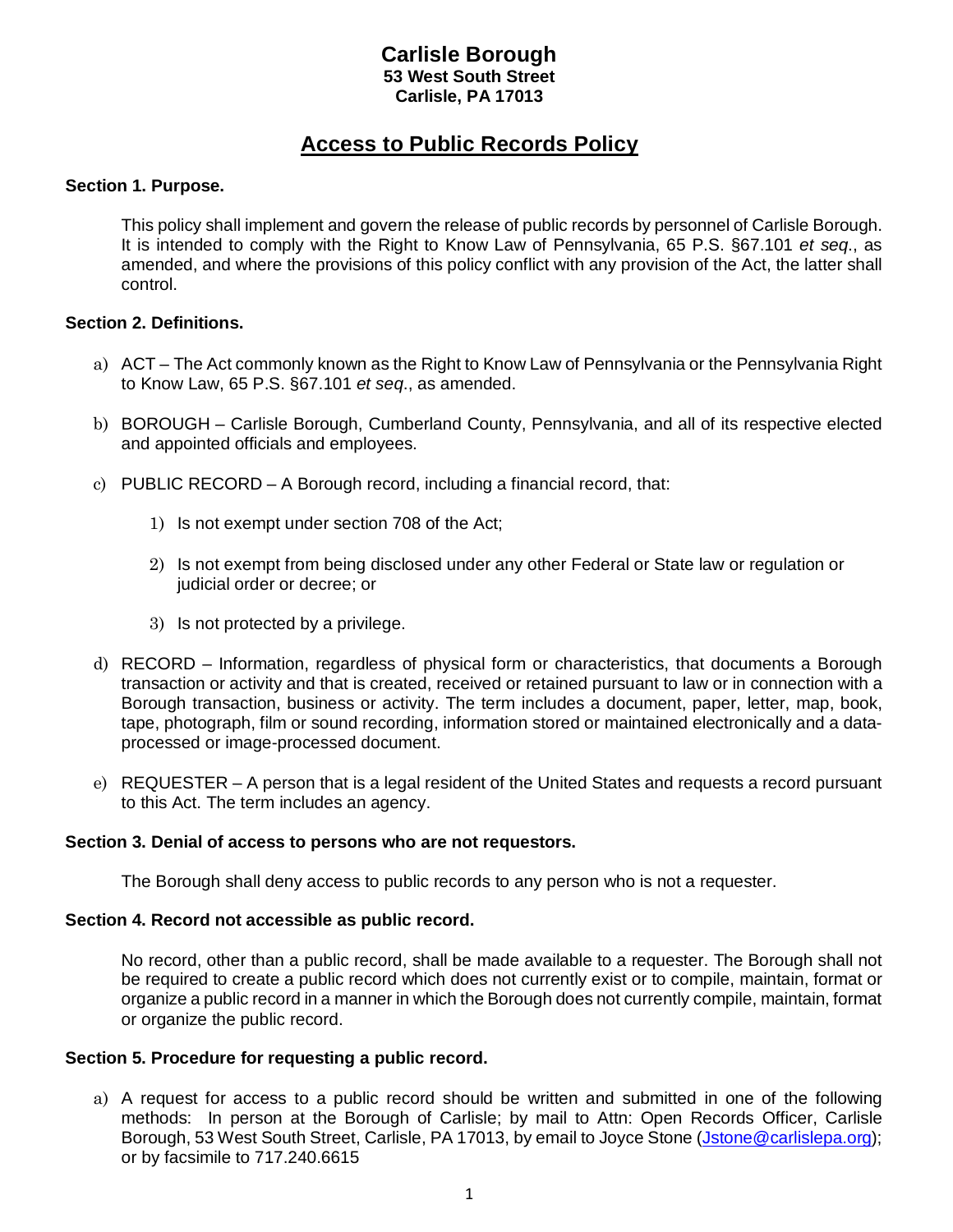- b) A request must be written in order for the Requester to avail himself of the rights and remedies under the Act. An email request shall be considered a written request.
- c) Form of Request. The request shall be addressed to the person designated above and shall:
	- 1) Describe the public records sought as detailed as possible.
	- 2) Include the name and address of the requester.
	- 3) The requester shall use the "Public Records Request Form," a copy of which is attached hereto as Appendix 1. The Borough shall make this form available to requesters.

#### **Section 6. Prohibitions.**

- a) The Borough shall not require the requester to disclose the purpose or motive in requesting access to public records.
- b) The Borough shall not limit the number of public records that may be requested or made available for inspection or duplication.

#### **Section 7. Time when public record is made available.**

- a) Public records shall be available for access during the regular business hours of the Borough as 7:30 AM to 4:30 PM.
- b) Public records will not be available for access when the Borough offices are closed during nonbusiness hours, weekends, holidays, or for other reasons of exigency or emergency.

#### **Section 8. Form and release of public record.**

- a) A public record shall be provided to a requester in the medium requested if the public record exists in that medium; otherwise, it shall be provided in the medium in which it exists.
- b) The Borough may make its public records available through any publicly accessible electronic means.
- c) Conversion of an electronic public record to paper. If a public record is only maintained electronically or in other non-paper media, the Borough shall, upon request, duplicate the public record on paper when responding to a request for access.
- d) Release by mail.
	- 1) If not otherwise requested by the requester, the Borough shall send the requested public records by regular mail, or at the option of the Borough, may send the public records by electronic mail to those requesters capable of receiving electronic mail.
	- 2) The requester may request delivery of the public records by mail, facsimile, express mail, email or other customarily available methods. The Borough shall make a good faith effort the send the public records by the method requested.
	- 3) The postage or other actual fees for delivery shall be charged to the requester.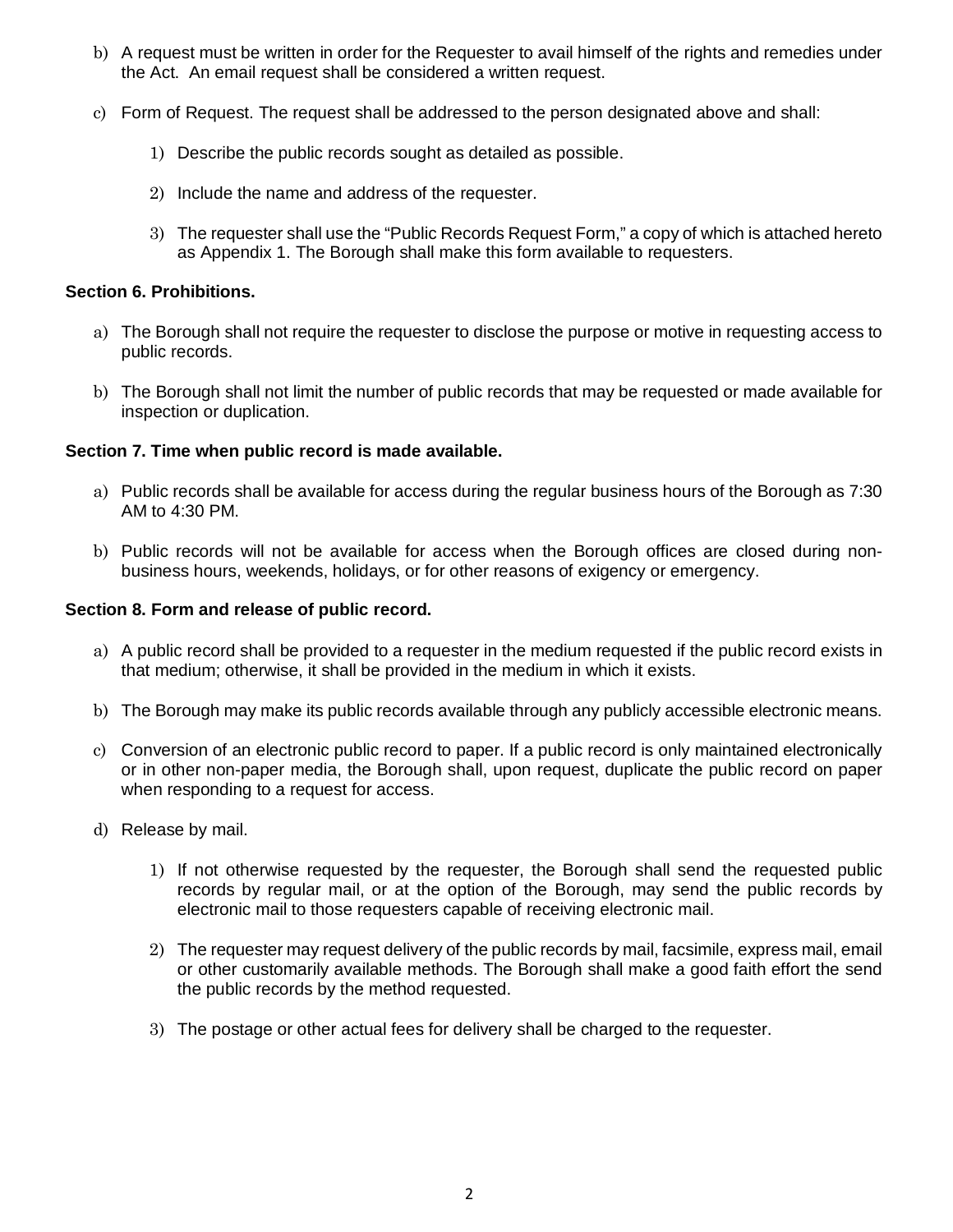- e) In person.
	- 1) If a requester desires to receive the public records in person, he may communicate his request verbally or in writing by mail, facsimile or email to the Borough to retain the records for pick-up at the Borough Office.
	- 2) Upon receiving the request, the Borough shall make a good faith effort to hold the requested public records at the Borough Office for a reasonable period of time, which shall not exceed sixty (60) days.

#### **Section 9. The Borough's response to requests.**

- a) Notice of the Borough's decision.
	- 1) The Borough shall respond within five (5) business days by providing the requested public records, extending the time for response, denying the request or partially granting and partially denying the request.
	- 2) The Borough shall respond in writing unless the request was made in another medium, in which event its response may be in both writing and the medium in which the request was made.
- b) Extensions. If the Borough determines that one of the following applies, it shall send written notice to the requester within five (5) business days of the request that it is being reviewed, the reason for the review and a reasonable date that a response is expected to be provided:
	- 1) The request for access requires redaction of a public record in accordance with Section 11 of this policy.
	- 2) The request for access requires the retrieval of a record stored in a remote location.
	- 3) A timely response to the request for access cannot be accomplished due to bona fide and specified staffing limitations.
	- 4) A legal review is necessary to determine whether the record is a public record.
	- 5) The requester has not complied with the Act or this policy regarding access to public records.
	- 6) The requester refuses to pay applicable fees authorized by Section 12 of this policy.
	- 7) The extent or nature of the request precludes a response within the required time period.
- c) Deemed Denial.

The Borough's failure to comply with the time limitations set forth in paragraph (a) shall be deemed to be a denial of the request. If the Borough's response under paragraph (b) is expected to be provided in excess of thirty (30) days, following the five (5) business days allowed in paragraph (a), the request shall be deemed denied.

d) Denial.

If the Borough response is a denial of the request, whether in whole or in part, a written response shall be issued and include:

1) A description of the record requested.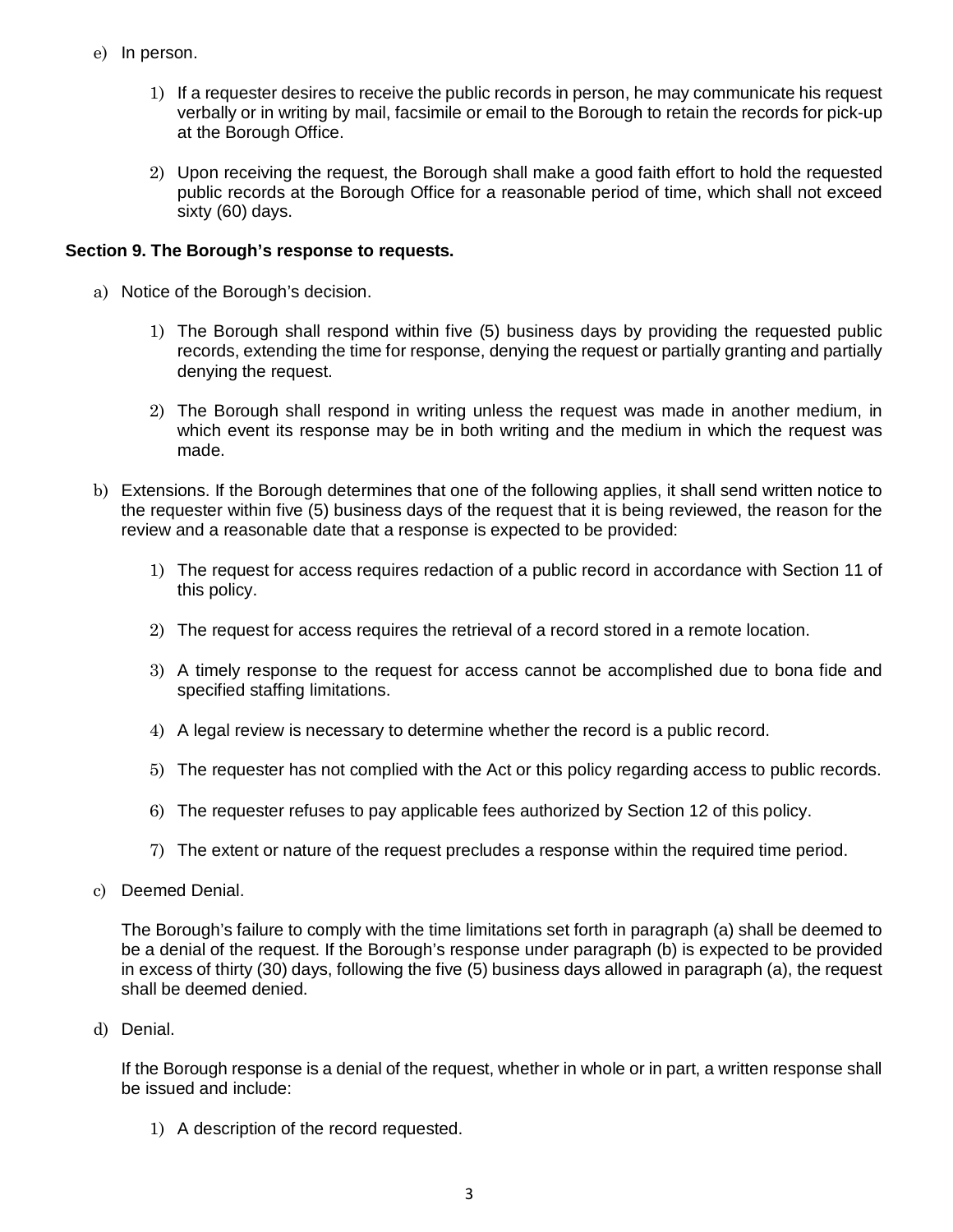- 2) The specific reason for the denial, including a citation of supporting legal authority. If the denial is the result of a determination that the record requested is not a public record, the specific reasons for the Borough's determination that the record is not a public record shall be included.
- 3) The typed or printed name, title, business address, business telephone number and signature of the public official or public employee on whose authority the denial is issued.
- 4) The date of the response.
- 5) The procedure to appeal the denial of access.

#### **Section 10. Exceptions and final Borough determination.**

- a) If a written request for access is denied or deemed denied, the requester may file an appeal to the Pennsylvania Office of Open Records within fifteen (15) business days of the mailing date of the Borough's denial or within fifteen (15) days of a deemed denial.
- b) The exceptions shall state the grounds upon which the requester asserts that the record is a public record and shall address any grounds stated by the Borough for delaying or denying the request.

#### **Section 11. Redaction.**

- a) If the requested public records include information that is not subject to public access, the Borough may redact that information.
- b) The information which the Borough redacts shall be deemed a denial under Section 9 of this policy and the Borough shall give a written response to the requester in accordance with that Section.

#### **Section 12. Disruptive requests.**

The Borough may deny a requester access to a record if the requester has made repeated requests for that same record and the repeated requests have placed an unreasonable burden on the Borough. A denial under this subsection shall not restrict the ability to request a different record.

#### **Section 13. Fees.**

- a) The Borough shall charge the requester the actual fees for postage for mailing the public records. When another means of delivery is requested, such as express mail or facsimile, the Borough shall charge the requester the actual delivery fees incurred by the Borough.
- b) Duplication. Fees for duplication by photocopying, printing from electronic media or microfilm, copying onto electronic media, transmission by facsimile or other electronic means and other means of duplication shall be determined by the Borough from time to time, but shall be in conformity with those established by the PA Office of Open Records and be otherwise reasonable and based on prevailing fees for comparable duplication services provided by local business entities. The current list of fees is attached to this Policy as Appendix 2.
- c) Certification. The Borough will impose reasonable fees, as determined by it from time to time, for official certification of copies when the certification is at the behest of the requester and is for the purpose of legally verifying the public record. The current certification fee is listed on Appendix 2.
- d) Conversion to paper. If a public record is only maintained electronically or in other non-paper media, duplication fees shall be limited to the lesser of the fee for duplication on paper or the fee for duplication in the native media as provided by subsection (b) unless the requester specifically requests for the public record to be duplicated in the more expensive medium.
- e) Enhanced electronic access. If the Borough offers enhanced electronic access to public records in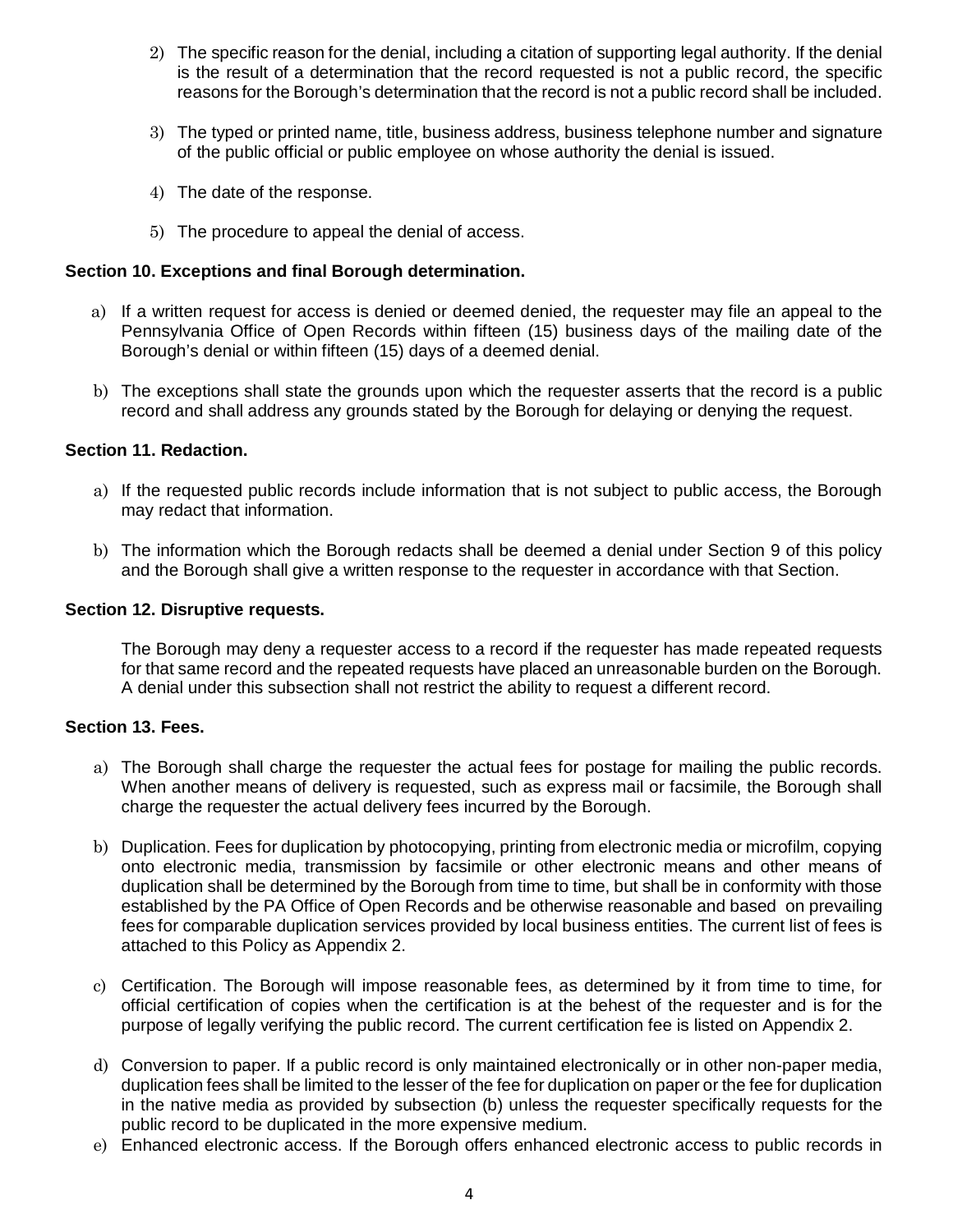addition to making the public records accessible for inspection and duplication by a requester, the Borough will, from time to time, establish user fees specifically for the provision of the enhanced electronic access, but only to the extent that the enhanced electronic access is in addition to making the public records accessible for inspection and duplication by a requester as required by law. The user fees for enhanced electronic access may be a flat rate, a subscription fee for a period of time, a per-transaction fee, a fee based on the cumulative time of system access or any other reasonable method and any combination thereof. The user fees for enhanced electronic access shall be reasonable and may not be established with the intent or effect of excluding persons from access to public records or duplicates thereof or of creating profit for the Borough. If offered, the fees for this service are listed on Appendix 2.

- f) Waiver of fees. The Borough may waive the fees for duplication of a public record including, but not limited to, when:
	- 1) The requester duplicates the public record; or
	- 2) The Borough deems it is in the public interest to do so.

In either event, the determination as to waiver of fees, in whole or in part, shall be made by the Borough Open Records Officer or his designee.

g) If the expected fees to fulfill the request exceed \$100, the Borough may require the requester to prepay the estimate of the fees.

#### **Section 14. Posting of policy.**

This policy shall be conspicuously posted at the Borough office and may be made available by electronic means.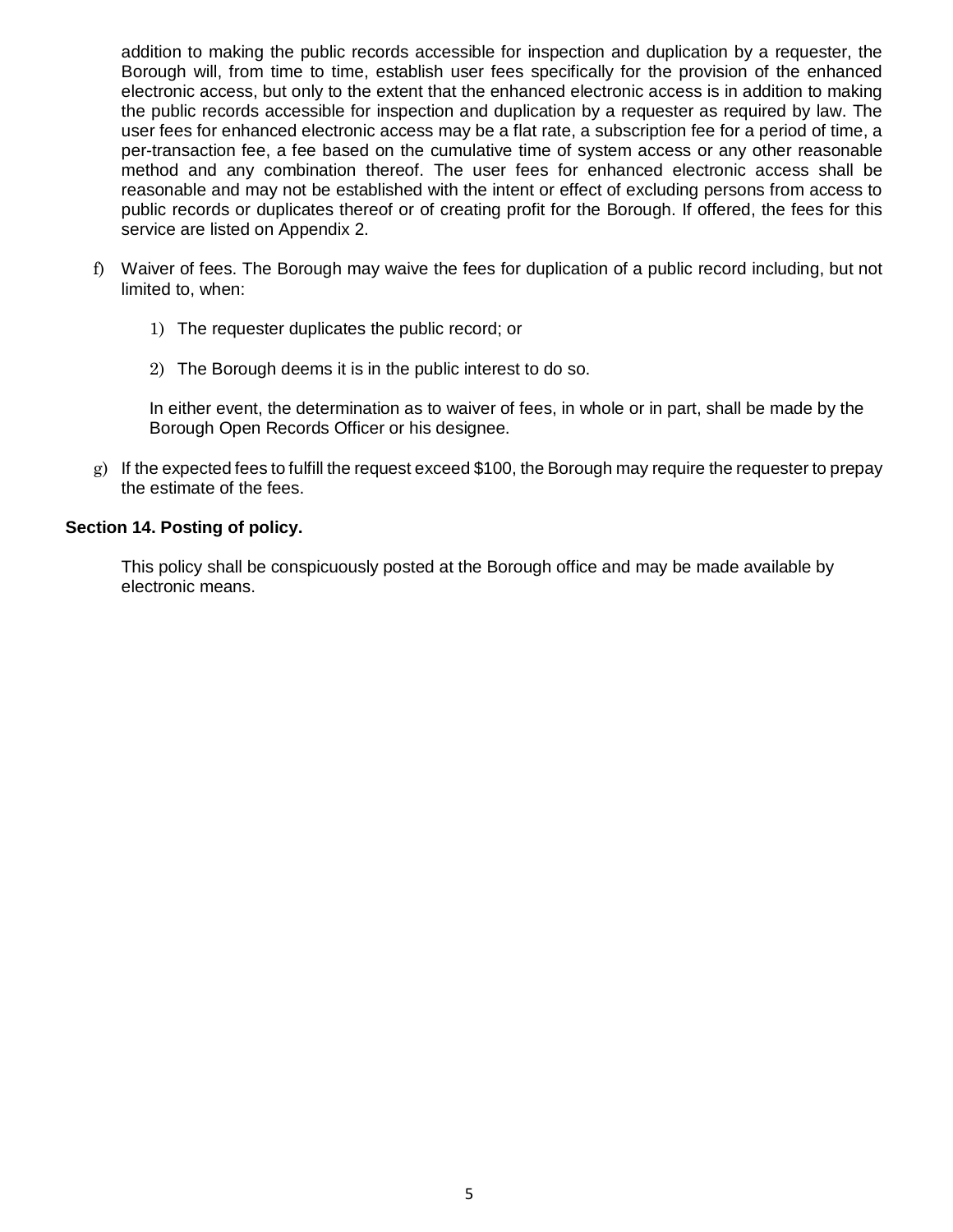

# **Standard Right-to-Know Law Request Form**

*Good communication is vital in the RTKL process. Complete this form thoroughly and retain a copy; it is required should an appeal be necessary. You have 15 business days to appeal after a request is denied or deemed denied.* 

| PERSON MAKING REQUEST: |  |  |  |  |  |  |
|------------------------|--|--|--|--|--|--|
|                        |  |  |  |  |  |  |
|                        |  |  |  |  |  |  |
|                        |  |  |  |  |  |  |
|                        |  |  |  |  |  |  |
|                        |  |  |  |  |  |  |

How do you prefer to be contacted if the agency has questions?  $\Box$  Telephone  $\Box$  Email  $\Box$  FAX  $\Box$  U.S. Mail

**RECORDS REQUESTED:** *Be clear and concise. Provide as much specific detail as possible, ideally including subject matter, time frame, and type of record or party names. Use additional sheets if necessary. RTKL requests should seek records, not ask questions. Requesters are not required to explain why the records are sought or the intended use of the records unless otherwise required by law.*

| <b>DO YOU WANT COPIES?</b> $\Box$ Yes, electronic copies preferred if available                                                                                                                       |
|-------------------------------------------------------------------------------------------------------------------------------------------------------------------------------------------------------|
| $\Box$ Yes, printed copies preferred                                                                                                                                                                  |
| $\square$ No, in-person inspection of records preferred ( <i>may request copies later</i> )                                                                                                           |
| Do you want certified copies? $\Box$ Yes (may be subject to additional costs) $\Box$ No                                                                                                               |
| RTKL requests may require payment or prepayment of fees. See the <i>Official RTKL Fee Schedule</i> for more details.                                                                                  |
| Please notify me if fees associated with this request will be more than $\Box$ \$100 (or) $\Box$ \$                                                                                                   |
| <b>ITEMS BELOW THIS LINE FOR AGENCY USE ONLY</b>                                                                                                                                                      |
| Tracking: __________________ Date Received: _________________________Response Due (5 bus. days): _____________                                                                                        |
| 30-Day Ext.? $\Box$ Yes $\Box$ No (If Yes, Final Due Date: _______________) Actual Response Date: ________________                                                                                    |
| Request was: $\Box$ Granted $\Box$ Partially Granted & Denied $\Box$ Denied Cost to Requester: \$                                                                                                     |
| $\Box$ Appropriate third parties notified and given an opportunity to object to the release of requested records.                                                                                     |
| Completed requests can be emailed to the Agency Open Records Officer, Joyce Stone at<br>jstone@carlislepa.org or mailed to: Borough of Carlisle, Attn: AORO, 53 West South Street, Carlisle, PA 17013 |